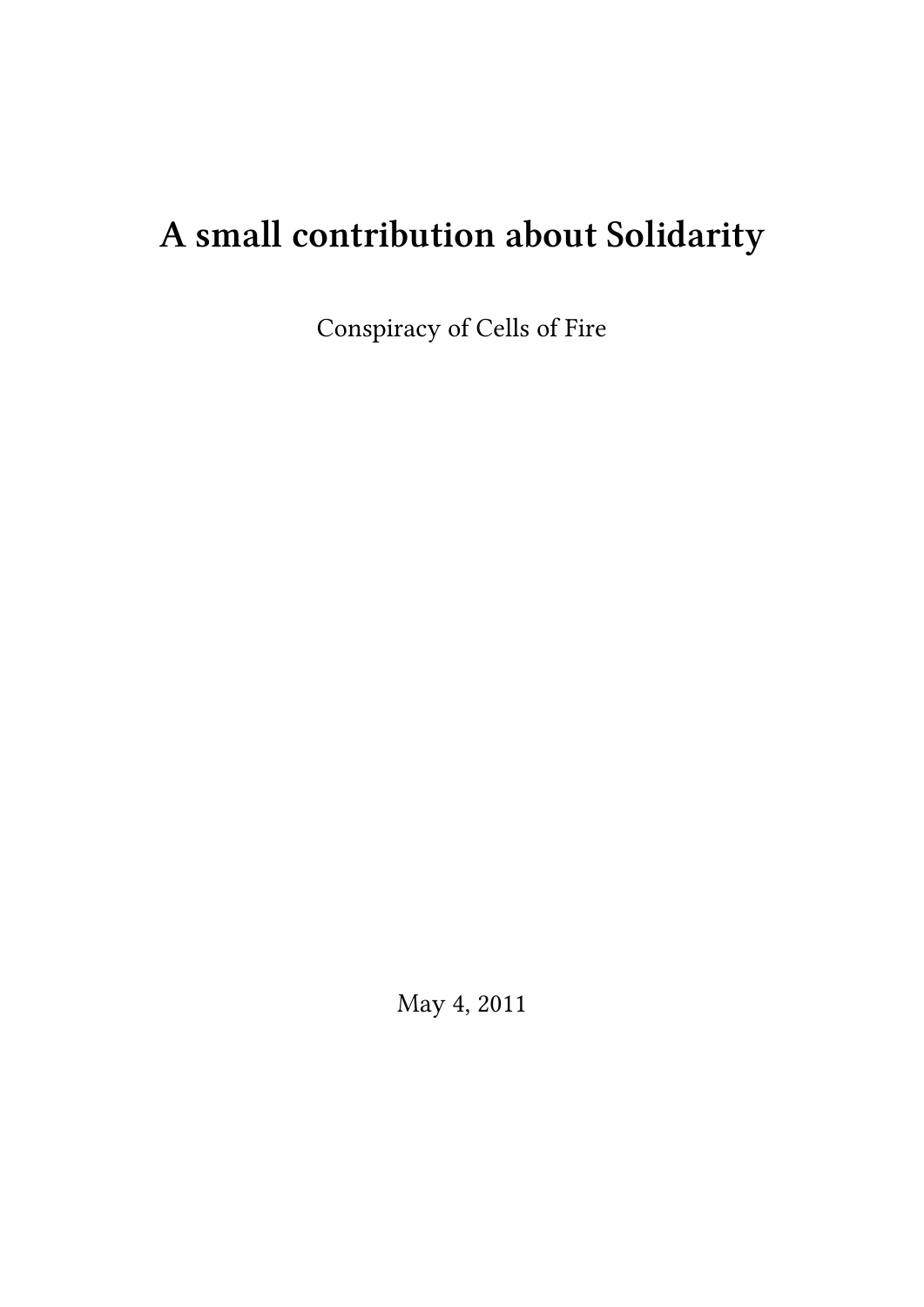## **Contents**

|                                                                                  | - 3            |
|----------------------------------------------------------------------------------|----------------|
| 3. Let solidarity become the <i>file</i> of escapes from both sides of the walls | $\overline{4}$ |
| 4. The weapons of criticism and the critique of "criticism"                      | - 5            |
|                                                                                  |                |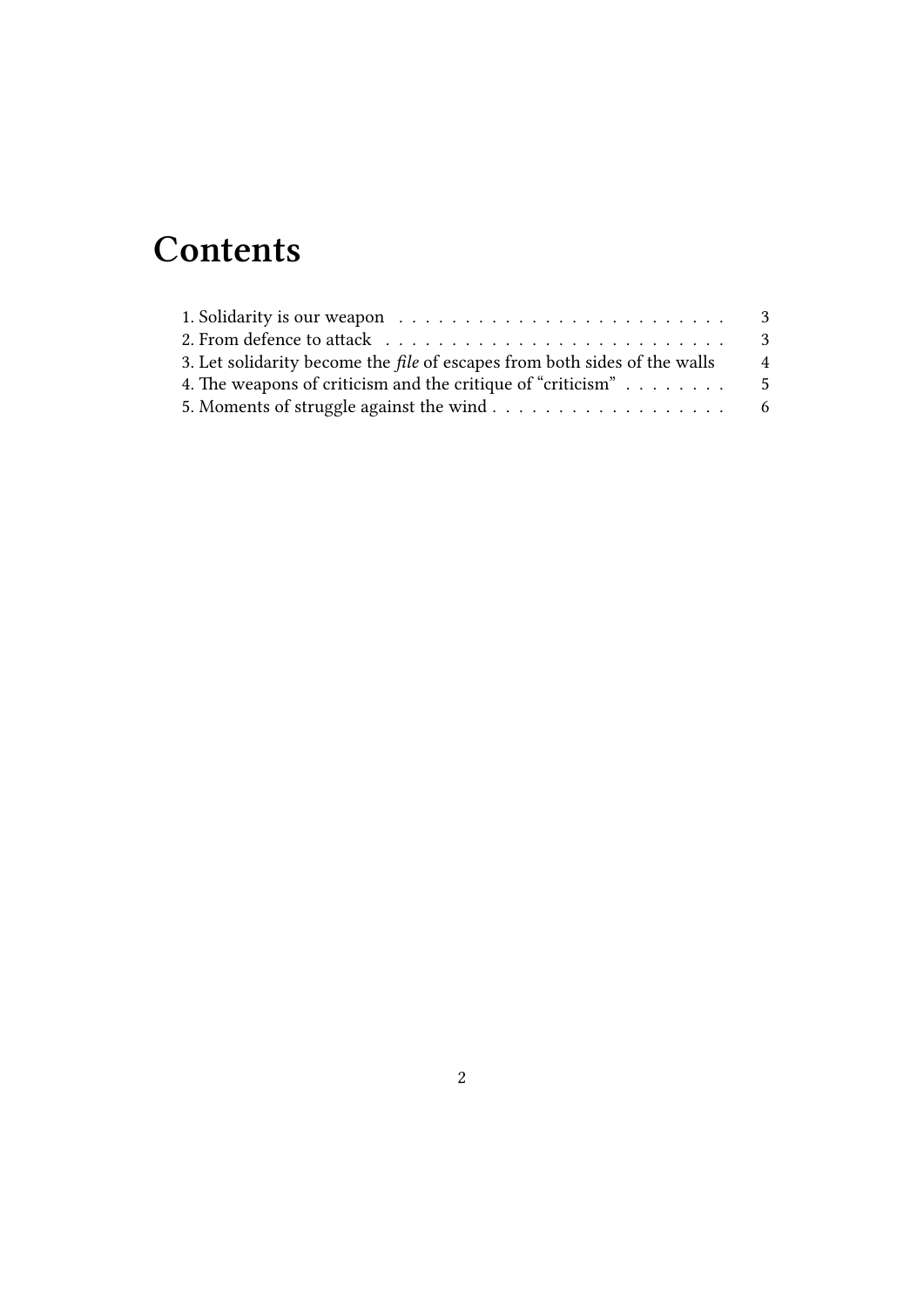*Until the day comes we will remain with the head held high…*

#### <span id="page-2-0"></span>**1. Solidarity is our weapon**

Many things have been written and said about solidarity. Usually when there have been so many discussions and so many texts have circulated on a matter, it ends up *trite*, predictable and without any particular interest. It seems as if its content has run out and it's constantly being repeated.

We believe there are no trite practices, but trite ways of thinking. Particularly today, in the suspicious days we are living in, with the dozens of imprisoned urban guerrillas and anarchists, we should sharpen the blade of solidarity and remove it from its repeated stereotypes that confine us within the nefarious cycle of "freedom to whichever comrade".

Because this way, names change, more are added while others are forgotten, and solidarity remains stagnant and often a privilege of friendly, personal and "public" relations.

However, the moment that the names of imprisoned fighters and their cases are browsed through incuriously like pages of an advertising brochure, authority will have won an important bet, the moral extermination of its political opponents. It will have achieved the installation of prison in us as a natural acceptance.

#### <span id="page-2-1"></span>**2. From defence to attack**

We could not however speak about solidarity without first mentioning repression. It is undeniable that repression is re-organizing and is upgrading in the military sector (e.g. new forces of cops such as DIAS), in the scientific – technical sector (e.g. record of DNA collection), in propaganda (terror-scenarios of the Media) and in the law (new provisions of the terror law). The enemy is trying in this way to internalize fear as a condition in anti-regime circles as among others.

However, before we get caught up in a web of defence against the onslaught of repression, we should look first at what preceded. Because only our knowledge and the heritage of memory can overcome fear.

For some years now, together with the explosive moments of December 2008, the ensuing anarchist urban guerilla has declared a permanent presence that has led to deaths and injuries on both sides of the war, coordinated incendiary attacks, the placing of explosive devices on symbols of sovereignty, organized sabotage of infrastructures and the articulation of a subversive discourse that is seeking revolution in the here and now.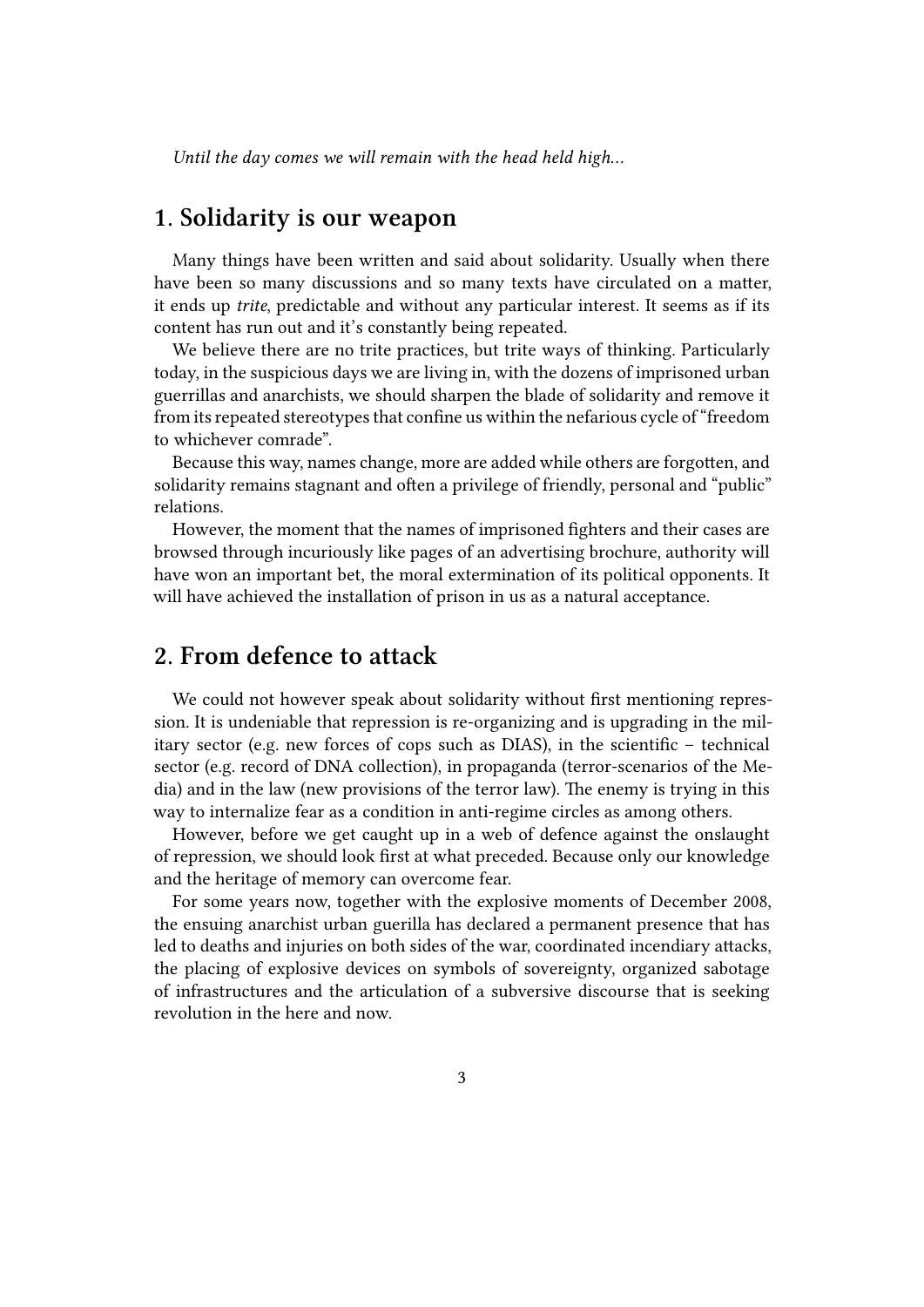On the other side, repression is in permanent war in relation to the forces of subversion. This is why we believe that its aggressive reformation did not result as an autonomous initiative of the state in neutral time, but as an answer to the increasing growth of the new urban guerilla and naturally as a shield of protection against the rapid oppositions of social automatism (economic crisis, unemployment, strikes…).

Focusing on our own choice of the new urban guerilla we can with certainty say that repression functions as a step in the logical continuity of the 'action – reaction' phenomenon. So we do not view ourselves as being in a position of defence.

Even in the condition of captivity we choose to reverse the terms of a defeatist capitulation and proudly take responsibility for our actions, defending the positions and values of the Conspiracy Cells of Fire in which we participate, organizing new plans of subversion, attack and sabotage.

Hence repression is not a ghost that hovers above us, but the response of the State in the war that we declared upon it. This is why we consider that new comrades and accomplices in the mutiny do not need to face authority as an omnipotent enemy that knows everything, but as a challenge in order to wage new, harder battles against it. Anyway, the victories of the enemy usually rely on our own errors, but this is another discussion for the future.

We place ourselves therefore, far from complex positions of defence and fear, remaining on constant attack. While for those who are in a hurry to speak of defeat, because of the many arrests, we answer that the consequences of an action do not provide sufficient fodder for evaluating the reasoning behind a choice. Anyway the genuine value of freedom is not in its safekeeping at any cost, but in its endangerment while searching for something better, fighting for an authentic life beyond the law.

### **3. Let solidarity become the** *file* **of escapes from both sides of the walls**

Revolutionary solidarity is a live map onto which are printed facts and perceptions that the language of sovereignty wants to methodically erase from memory, eliminate from consciousness and abolish as if they had never existed.

Simultaneously however, solidarity is also a diachronic argument of behaviour, relations and transubstantiation of the values of the revolution in the here and now. It is a way to exist collectively against the society of loneliness and segregation.

Solidarity constitutes the hot lava that runs in the veins of all who oppose, each one in her/his own way, their era and the sovereign order of things. With its mo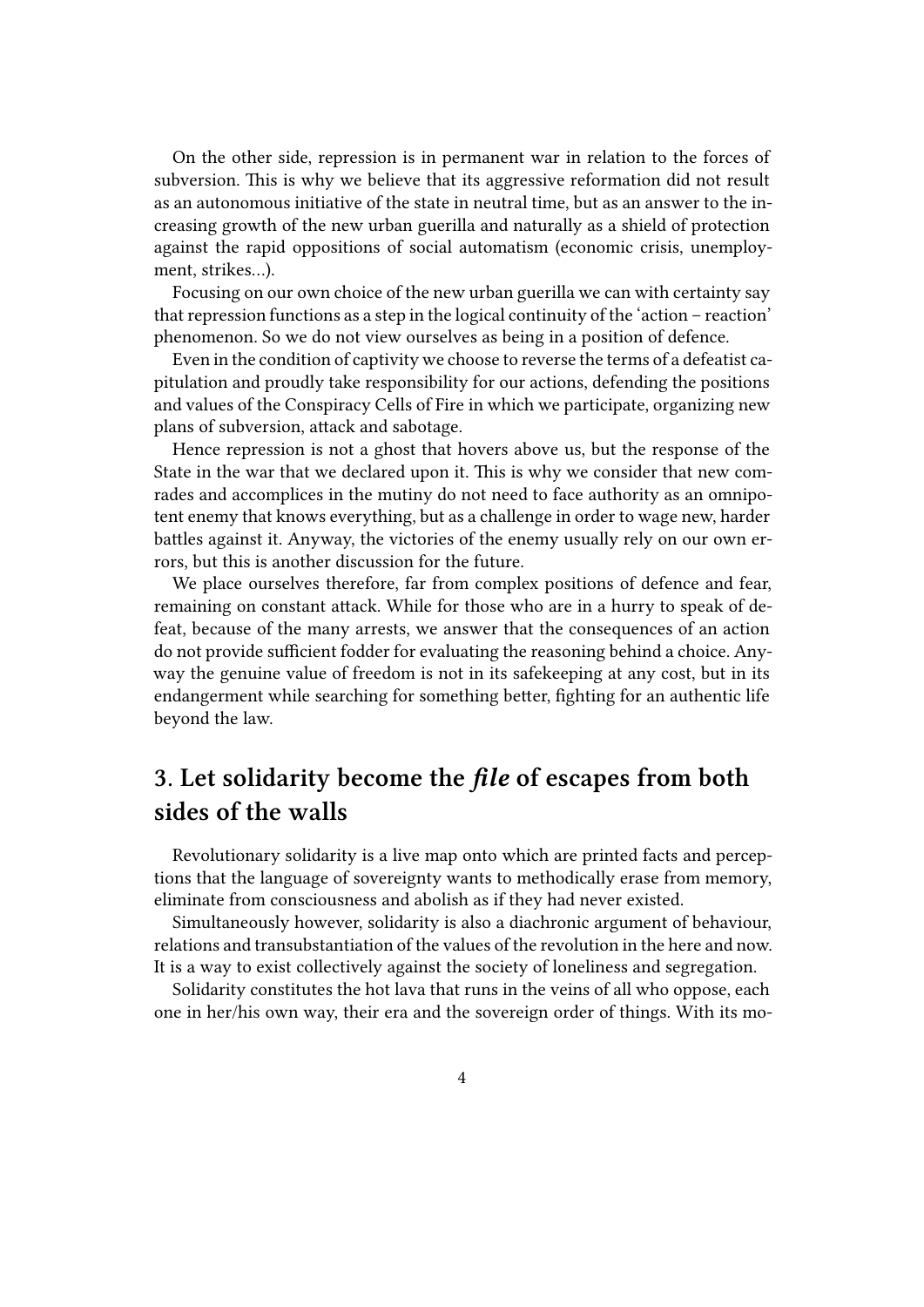mentum it clarifies one undeniable fact, that whoever fights power does not need to be our friend but deserves, not necessarily our unlimited acceptance, but our full hearted support. This reasoning inspires all our attacks and the actions that we carry out as autonomous personalities who participate in the Conspiracy Cells of Fire.

It is however important we comprehend that revolutionary solidarity through the choice of a permanent attack was not born out of the fantasy of a supposed identification between thought and action. Because often solidarity is misunderstood and becomes perceptible as an absolute agreement of theory and action between those imprisoned and those in solidarity.

On the contrary, it was born out of the response to the eternal dilemma of our times: 'You're either with the State or with the revolution'. The recognition of this heritage does not mean of course that we will hide the weapons of criticism or *make discounts on our speech* in order that we become liked by those that we disagree with. Solidarity without criticism is revolution without action. With criticism we deepen the substance of the case. Thus we recognize the common ground but also the different references of each one of us. We evolve our thought and our practice, and we listen to the particular characteristics of the different variations that constitute the anti-regime movement. This is also the beauty of revolution, there's no single truth, just as there is no orthodox tradition that dictates what is right and wrong.

On the contrary, the anti-authoritarian movement is a mosaic of denials that is connected, engages, rivals, is always supplemented, but remains always within a dialectic. This is the dialectic of solidarity that never forgets who is the enemy, who are those that plunder our existence, who are those that want to get rid of us by "burying" us in the cement graves of the prisons.

## **4. The weapons of criticism and the critique of "criticism"**

Through this context we have occasionally criticized, and sometimes particularly harshly, procedures, other organizations, occupations, practices and traditions of struggle. But we always know in which direction we look with hostility and where we aim our weapons. We never forget that between revolutionaries and the enemy there is a straightforward, clear defined line.

We continue to believe that within the anti-authoritarian movement, despite the differences, contradictions, disputes and tensions, what unites us is greater than what divides us. As long as we learn that the dialectic is based on the mutuality and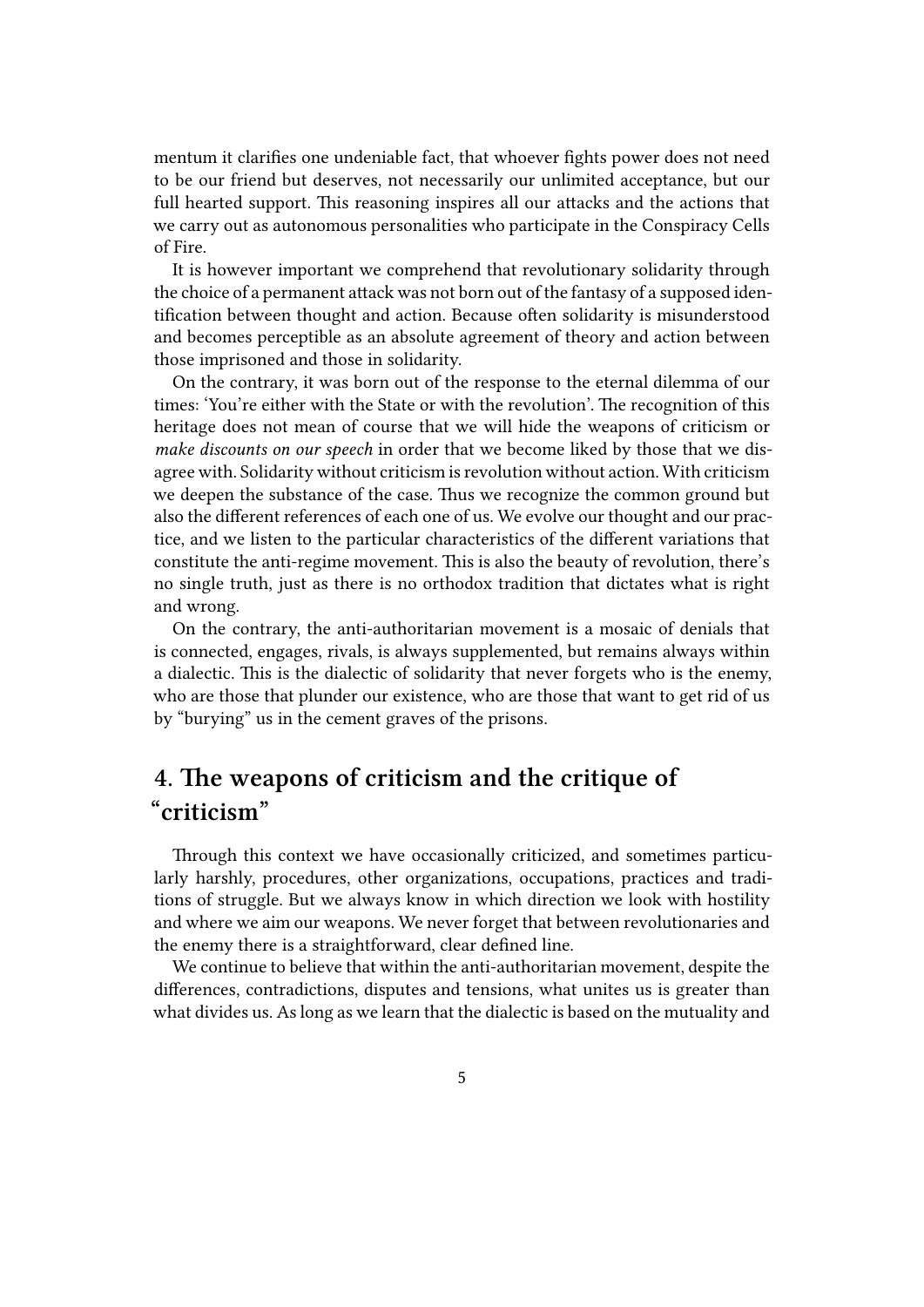sincerity of intentions and motivations for the promotion of the revolutionary war, and not on foolish ambitions of personal promotion to informal leaderships within the anti-regime circles. Such behaviour would be met with our violent disgust.

Beyond that we recognize ourselves as a part of the anarcho-individualistic nihilistic tendency of the anti-authoritarian movement, where we support the diversity of the anarchist revolution. Acting publicly, either through our illegal infrastructures, or as imprisoned members of the Conspiracy, we seek critique, so we exercise it and also receive it. We never claimed that we hold the exclusive truth of the revolution, let alone that we want to keep it for ourselves. We are convinced that the authentic expression of self-criticism and criticism through revolutionary solidarity can only have something to offer to the case of subversion.

It dismantles doctrinal truths, forms new concepts, transfers experiences, formulates questions and concerns, opens communications, enriches agreements and disagreements and synthesizes a new perspective for everyone of us in the community of rebels.

#### **5. Moments of struggle against the wind**

Beyond that solidarity with each of its expressions can be the occasion for a fruitful field of dialectic and dialogue between those in solidarity and the prisoners. But also for the beginning to achieve more. The achievement to form a new starting point of coordinated actions which are not restricted exclusively to the theme of confinement. A matter which we will refer to in one of our future positionings.

Tracing the historical experiences of the past, we meet some of the highest moments of struggle where those in solidarity and the prisoners learn from one another, are organized and set up common subversive plans against imprisonment and the condition of authority. Solidarity is the gathering of all these moments (Uruguay, England, Ireland, Germany, Italy, Spain, etc.) where imprisoned urban guerrillas and many other dignified prisoners, despite the arguments and controversies are associated within the mosaic of a multitendency anti-regime movement. From the execution of members of the regime and kidnapping of politicians and businessmen, to solidarity meetings and posters of counter information and slogans on the walls, to bomb and arson attacks, dozens of physical and mental escapes were carried out.

Because up until today a bomb or an incendiary device that along with the shrapnel carries a message of solidarity, or a poster of support, a gathering outside the prison or a letter, a text become the few trusted "friends" of a prisoner during the battle of captivity.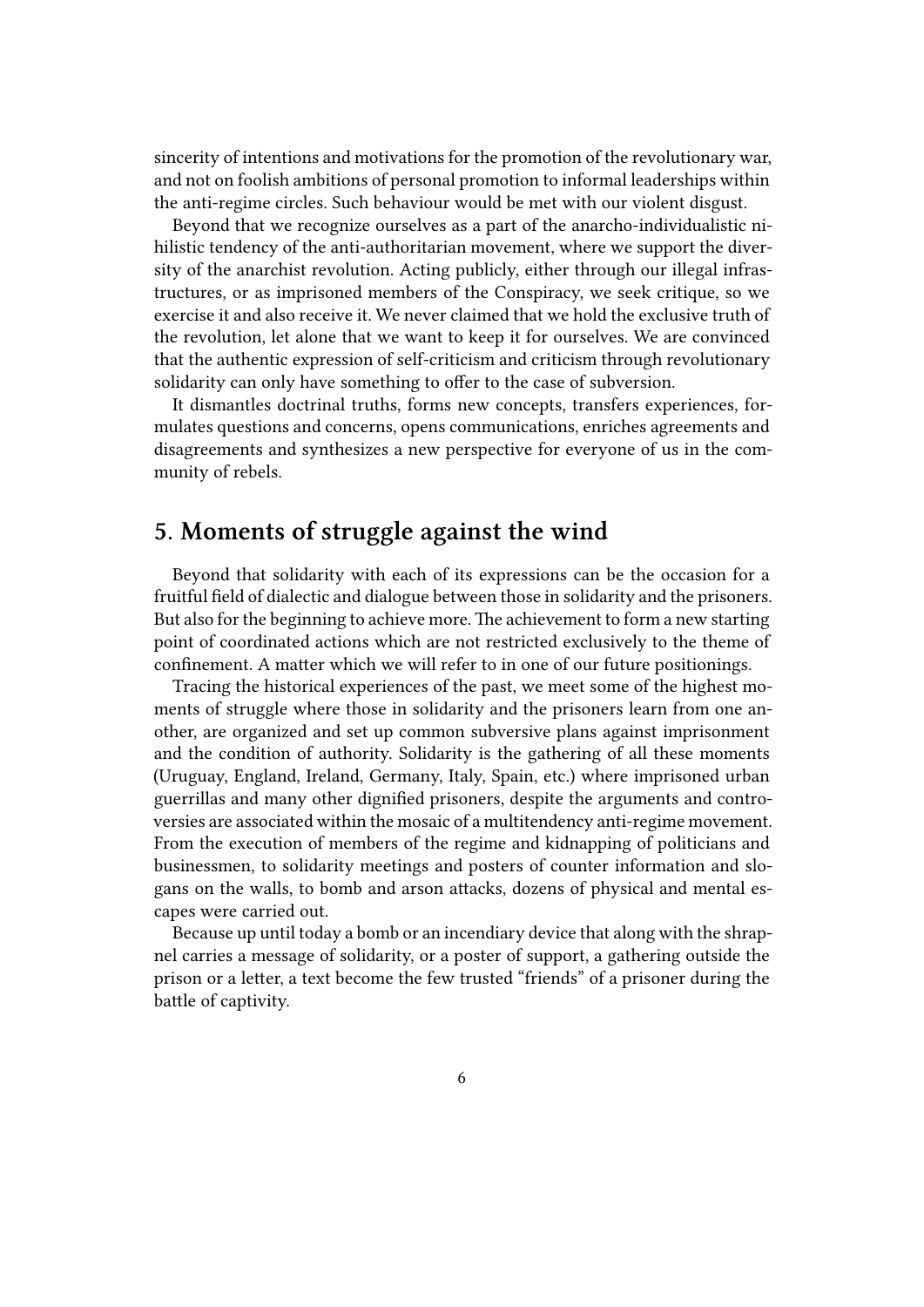These moves are the best answer to the democracy of directors that have built us within tombs of concrete, cement and bars. It is solidarity that keeps us free even as prisoners. On the contrary oblivion is a form of death for the prisoner since the days do not pass, but get poorer, narrow and are emptied of any content.

So through the critical dimension of solidarity, solidarity ceases to be a sterile repeatable procedure and exiles far away from it a Christian humanism that speaks the language of begging to the enemy.

Several years ago the incendiary part of anarchy in the majority limited itself to a self-referential solidarity that repeated through telephone calls-responsibility claims, the stereotype "freedom to him/her". So each case is inevitably personified, cutting off the intelligence connection of the choice (arson, robbery, vandalism on a demo) for which the comrade prisoner was being persecuted with any other autonomous personality who wanted to discover the common meanings with it. In this way, solidarity becomes a case involving a few close friends and works with a barometer "rates of sympathy" that the individual prisoner prisoner gathers.

In recent years we believe that the transition from occasional aggressive action to the creation of groups of direct action and organized infrastructures released incendiary solidarity from its stereotypes and began to produce total discourse through proclamations, analysis and texts that present each illegal revolutionary practice as an open proposal for everyone to know and either choose, reject, or, most important, develop.

The same also happened through some specific assemblear processes, which without offering each prisoner the immunity of false heroization, made a step to speak through leaflets and telephone conversations and develop a live movement of dialogue, agreements and contradictions.

Because the bet is not to create a broad solidarity movement that "runs" behind the cases of prisoners, but to set up a genuine channel of communication to mentally remove the walls that divide us.

At the same time we consider very important the opening of solidarity on an international level. The open proposal for the creation of an Informal Anarchist Federation – International Revolutionary Front, contributes in this direction. It is a way to break in practice the silence and misinformation about what is happening in a distant "elsewhere" and to collectivize all those moments in every part of the world that say no to authority, do not bow their heads to the State, go against the wind of our time and form those utopian territories, liberated territories of liberated lands where the revolutionary war is as necessary as the sun is for life ….

Long live the Informal Anarchist Federation – International Revolutionary Front Nothing less than everything

Armed struggle for the revolution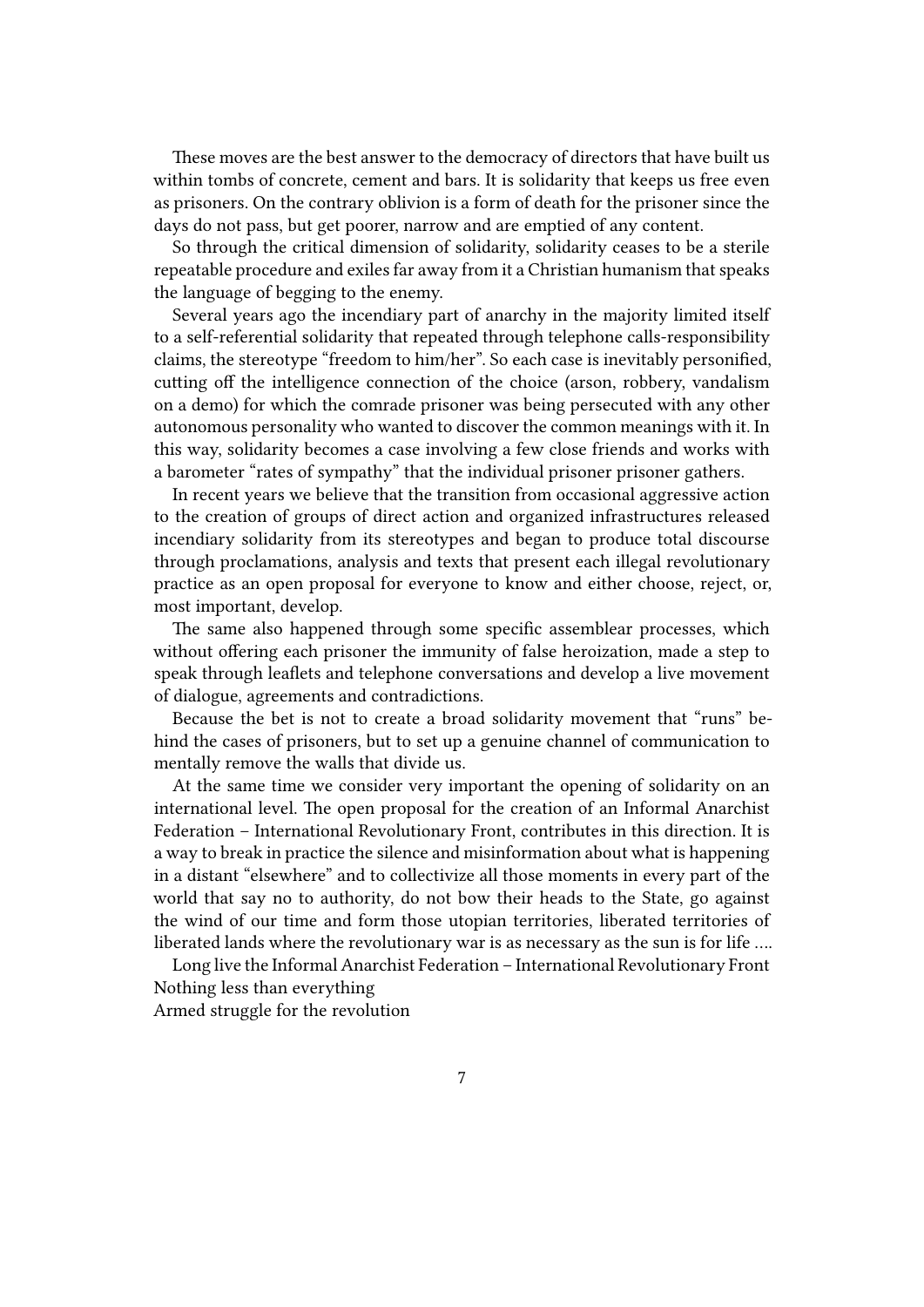*Conspiracy Cells of Fire Olga Oikonomidou - Panoagiotis Argyrou - Haris Hadjimichelakis - Giorgos Nikolopoulos - Giorgos Polydoros - Christos Tsakalos - Gerasimos Tsakalos - Damianos Bolano - Michalis Nikolopoulos 6/4/11*